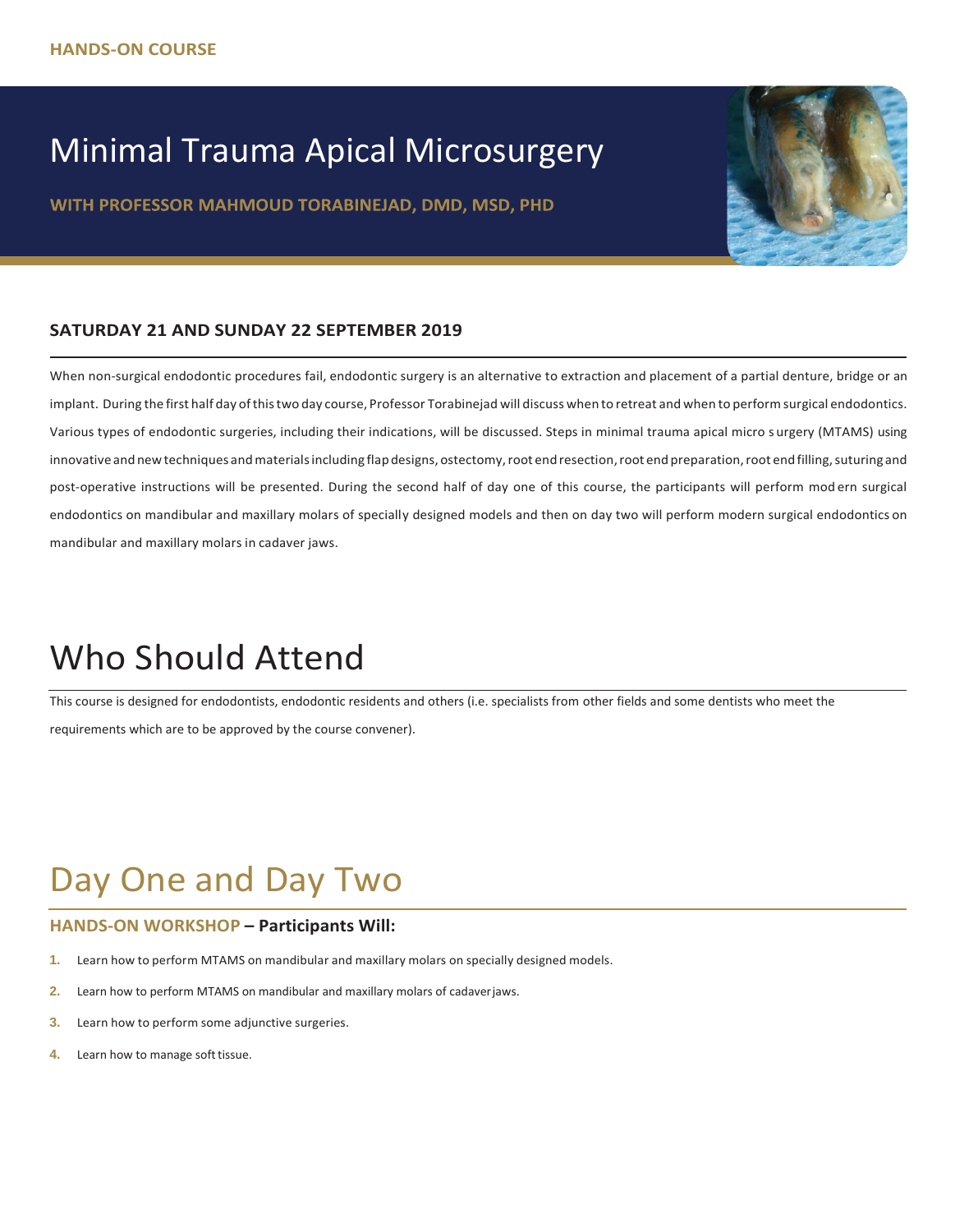## Program Day 1

#### **SATURDAY 21ST SEPTEMBER 2019**

| 07:30am            | Registration                                                                                                                    | 01:30 <sub>pm</sub> | Hands-on Workshop (limited to 20 participants and 7<br>postgrads to observe/help) Planned exercises: |
|--------------------|---------------------------------------------------------------------------------------------------------------------------------|---------------------|------------------------------------------------------------------------------------------------------|
| 08:00am            | Welcome and Introduction                                                                                                        | 01:45pm             | Demo: Minimal trauma apical micro surgery (MTAMS) on<br>upper molars                                 |
| 08:15am            | Lecture: Indications & contraindications of surgical<br>endodontics                                                             | 02:30 <sub>pm</sub> | Hands-on upper molar MTAMS on specially designed<br>manikins                                         |
| 09:30am            | Lecture: Steps involved in MTAMS and adjunctive surgical<br>procedure                                                           | 03:30pm             | <b>MTAMS</b>                                                                                         |
| 10:45am            | <b>Morning Tea</b>                                                                                                              | 04:00pm             | Hands-on lower molar MTMS on specially designed<br>manikins                                          |
| 11:00am            | Lecture: Outcomes of non-surgical retreatment, endodontic<br>surgery, replantation, transplantation & single implant<br>therapy | 05:30pm             | Close                                                                                                |
| 12:00pm<br>12:30pm | Q & A<br>Lunch                                                                                                                  | 06:00pm             | Postgrad case presentation competition                                                               |

### Program Day 2

#### **SUNDAY 22ND SEPTEMBER 2019**

| 07:30am | Registration (limited to 20 participants) | 01:00pm | Video & Live Demo: Lower molar                  |
|---------|-------------------------------------------|---------|-------------------------------------------------|
| 08:00am | Introduction to the day                   | 02:00pm | Hands-on Lower molar MTAMS                      |
| 08:15am | Video Demo: Upper Molar MTAMS             | 04:15pm | Lecture & Live Demo Soft tissue management tips |
| 09:30am | Hands-on Upper molar MTAMS                | 05:00pm | Hands-on soft tissue management procedures      |
| 10:45am | <b>Morning Tea</b>                        | 06:00pm | Close                                           |
| 11:15am | Hands-on Upper molar MTAMS continued      |         |                                                 |
| 12:00pm | Lunch                                     |         |                                                 |

### About our Speaker



#### **DR. MAHMOUD TORABINEJAD**

is an adjunct professor of endodontics at the University of Pacific Arthur D Dogoni School of Dentistry and University of California in San Francisco, an Affiliate Professor in the Department of Endodontics, University of Washington School of Dentistry in Seattle and former director of the advanced specialty education program in endodontics at Loma Linda University School of Dentistry. He has made over 200 national and international presentations in more than 40 countries. He has authored six textbooks and more than 350 publications. He is the Number 1 author of citation classics in the field of endodontics and regenerative endodontics. He received the AAE Ralph F. Sommer Award in 1986, the AAE Louis I. Grossman Award in 1993, and he received the Philanthropist Award from the AAE Foundation in 1997. As an individual who had displayed leadership and exemplary dedication to dentistry and endodontics, he is the recipient of the Edgar D. Coolidge Award of the AAE in 2016. In recognition of his significant pioneering contributionsto health sciences, he received the Loma Linda University distinguished investigator award in 2013. He is a past president of the California Association of Endodontics and past president of the American Association of Endodontists and its Foundation.